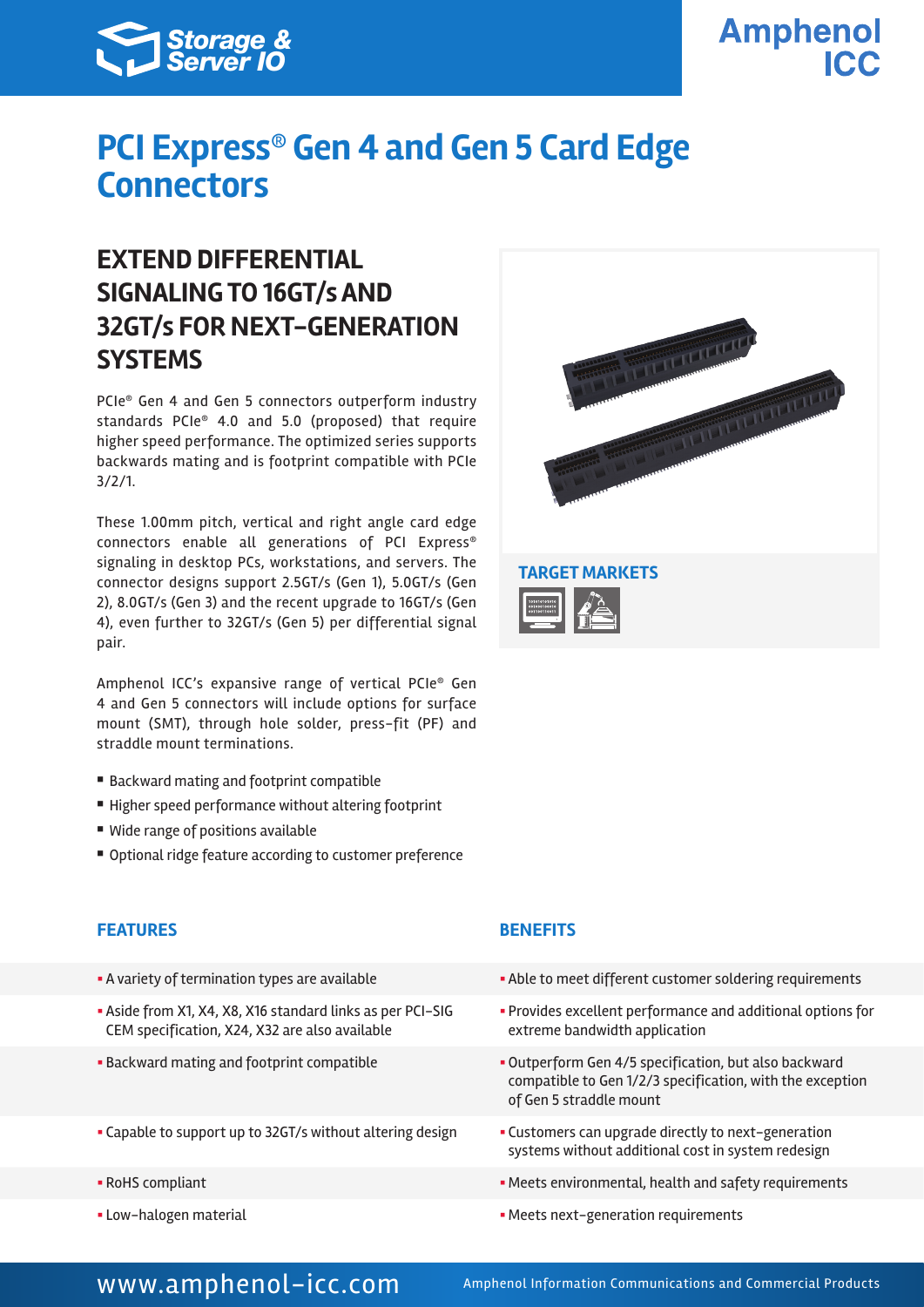### **TECHNICAL INFORMATION**

#### **MATERIAL**

- § Contact Base Metal: Copper alloy
- § Contact Area Finish: Gold over nickel
- § Solder Area Finish: Tin over nickel
- § Housing Material: High-temperature thermoplastic (UL94V-0) for reflow soldering or thermoplastic (UL94V-0) for wave soldering. Color: Black or off-white
- § Metal Board Locks: Copper alloy
- § Board Locks Finish: Tin over nickel

#### **ELECTRICAL PERFORMANCE**

- Contact Resistance: 30mΩ max. initially with 10mΩ max. change after environmental exposures
- § Current Rating: 1.1A min. per pin for the 8 power pins and 8 nearest ground pins
- § Signal Integrity Summary
- The part series shown on this datasheet support PCI Express® high speed electrical requirements for 2.5Gb/s (PCIe® Gen 1), 5.0Gb/s (PCIe® Gen 2) , 8.0Gb/s (PCIe® Gen 3), 16.0Gb/s (PCIe® Gen 4) and 32.0Gb/s (PCIe® Gen 5) with the exception of those part series specifically noted as PCIe® Gen 1 in in the part number tables.

#### **MECHANICAL PERFORMANCE**

- § Durability Rating: 50 cycles min.
- § PCB Insertion Force: 1.15 N max. per contact pair
- § PCB Removal Force: 0.15 N min. per contact pair

#### **PACKAGING**

§ Hard or Soft Tray

#### **ENVIRONMENTAL**

- § EIA-364-1000.01. The test groups/sequences and durations are derived from the following requirements:
- § Durability (mating/unmating) rating of 50 cycles
- § Field Temperature: 65°C
- § Field Life: Seven years
- § Temperature Life (preconditioning): 92 hours at 105°C
- § Temperature Life: 168 hours at 105°C
- § Mixed Flowing Gas: 10 days

#### **APPROVALS & CERTIFICATION**

 $\overline{\text{CSA}}$ 

#### **SPECIFICATIONS**

- § Industry
- § PCI Express® Card Electromechanical Specification
- § PCI Express® Module Electromechanical Specification
- § For more information on the applicable PCI-SIG specifications, visit www.pcisig.com.
- § AFCI
- § GS-12-1406 PCI Express® group of connectors

#### **TARGET MARKETS/APPLICATIONS**



Desktop PCs Servers Workstations



Desktop PCs Notebook PCs

### **WWW.amphenol-icc.com** Disclaimer

Please note that the above information is subject to change without notice.